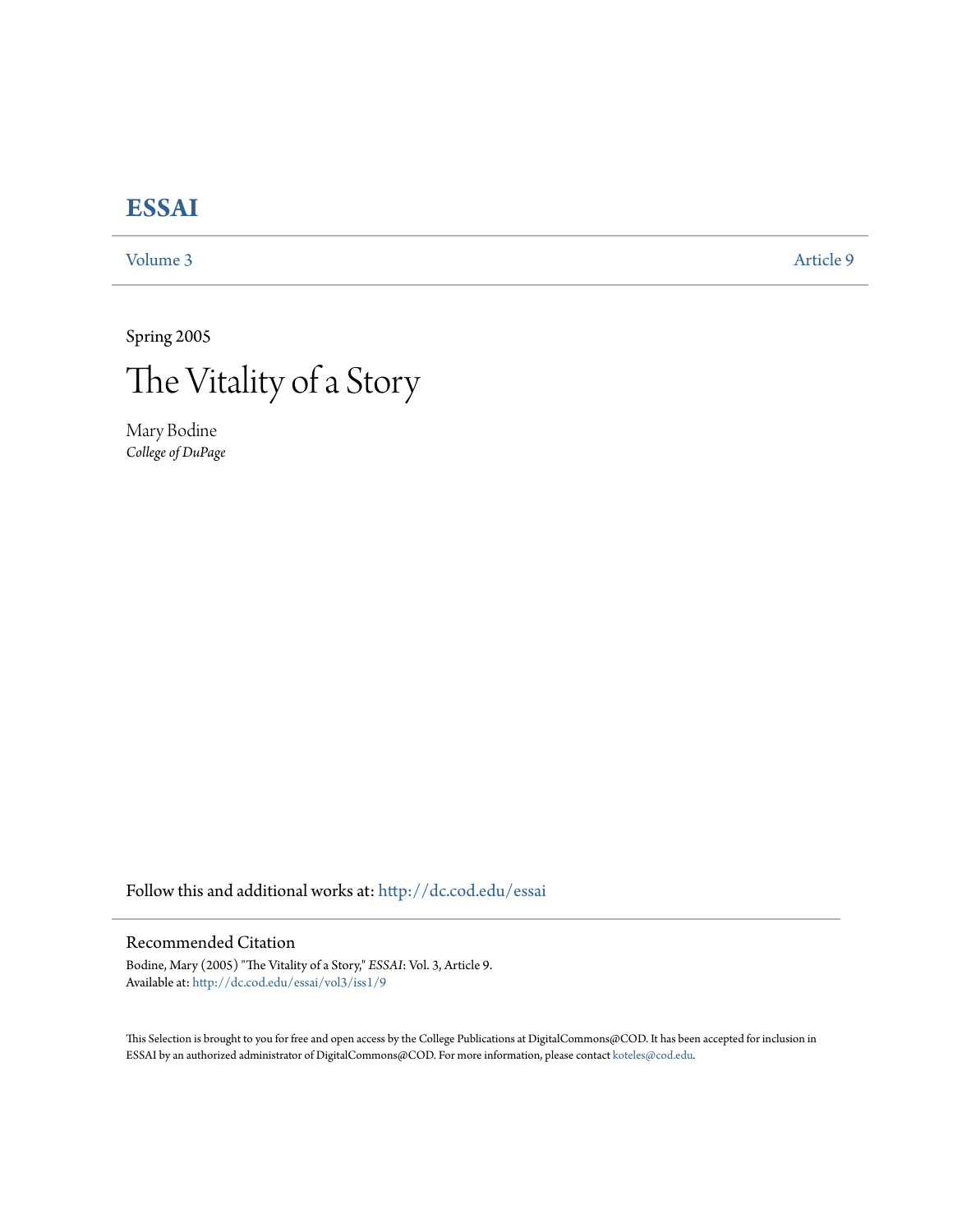The Vitality of a Story

by Mary Bodine

(English 154)

The Assignment: Compare and contrast a novel or short story collection to its screen translation.

If seemed like a preposterous idea to make John Steinbeck's The Grapes of Wrath a movie in 1939. The novel is too gritty in language and attitude. It drips anger and revolution. It forces the reader to redefine faith, survival, sexuality, revolution and home. The novel is harsh. In fact, after publication, The Grapes of Wrath was banned, burned, and the Associated Farmers even began a smear campaign to refute it (Benson 394). Steinbeck was labeled a communist, a socialist and worse, a liar. I

Despite the controversy surrounding the novel, Twentieth Century Fox executive Darryl F. Zanuck bought the rights from Steinbeck and hired Nunnally Johnson to write the screenplay (Benson 408). Steinbeck understood the movies; he told Johnson, "A novel and a screenplay are two different things. Do whatever you wish with the book. I've already made my statement. Now it's up to you to make yours" (Benson 409). Steinbeck was concerned, though, with the preservation of the novel's story. So much so that he told Zanuck "he was going to put the \$75,000 paid for the rights to the novel into escrow, and that if the movie was watered down or its perspective changed, he would use the money to sue him" (Benson 409). He kept his money and Zanuck produced one of America's greatest movies.

Steinbeck said that if Zanuck, Johnson and the film's director, John Ford, could "get 10 percent [of the novel] on film it will be worthwhile" (Benson 410). Although The Grapes of Wrath on film is much more than 10 percent of the novel – some scenes and dialogue are directly from the novel – the message and language are watered down. Its themes are not fully developed and some are ignored. Where Ford surpasses the novel is in imagery. The viewer transcends into a world the imagination could not conjure through words. There are no fancy costumes, no make-up, just the weathered, tough look of life on the road. According to film scholar Joseph McBride, John Ford said The Grapes of Wrath was a "beautifully photographed film but there was nothing beautiful to shoot." The novel is epic in prose and the film follows suit in presentation.

However, the pace of the story is quite different in each version. Steinbeck wrote The Grapes of Wrath at a rate of six pages a day. He wanted the writing process to reflect the story – a plodding journey (Shillinglaw). Ford could not afford the time and completed the film in just 43 days (McBride). Minor differences between the novel and movie are the result. A Steinbeck scholar or avid reader will generally prefer the detailed development of the story in the novel, but the movie provides easier access to a visually wrenching story about America in the late 1930s.

The first 20 minutes of the film are taken directly from the novel – including the dialogue -- with the exception of the turtle Tom Joad picks up on his way home. This omission is minor. Tom Joad was a tough character in the movie and novel, but the addition of the turtle scene had the capacity to soften Tom and make him seem more playful. The turtle also foreshadowed the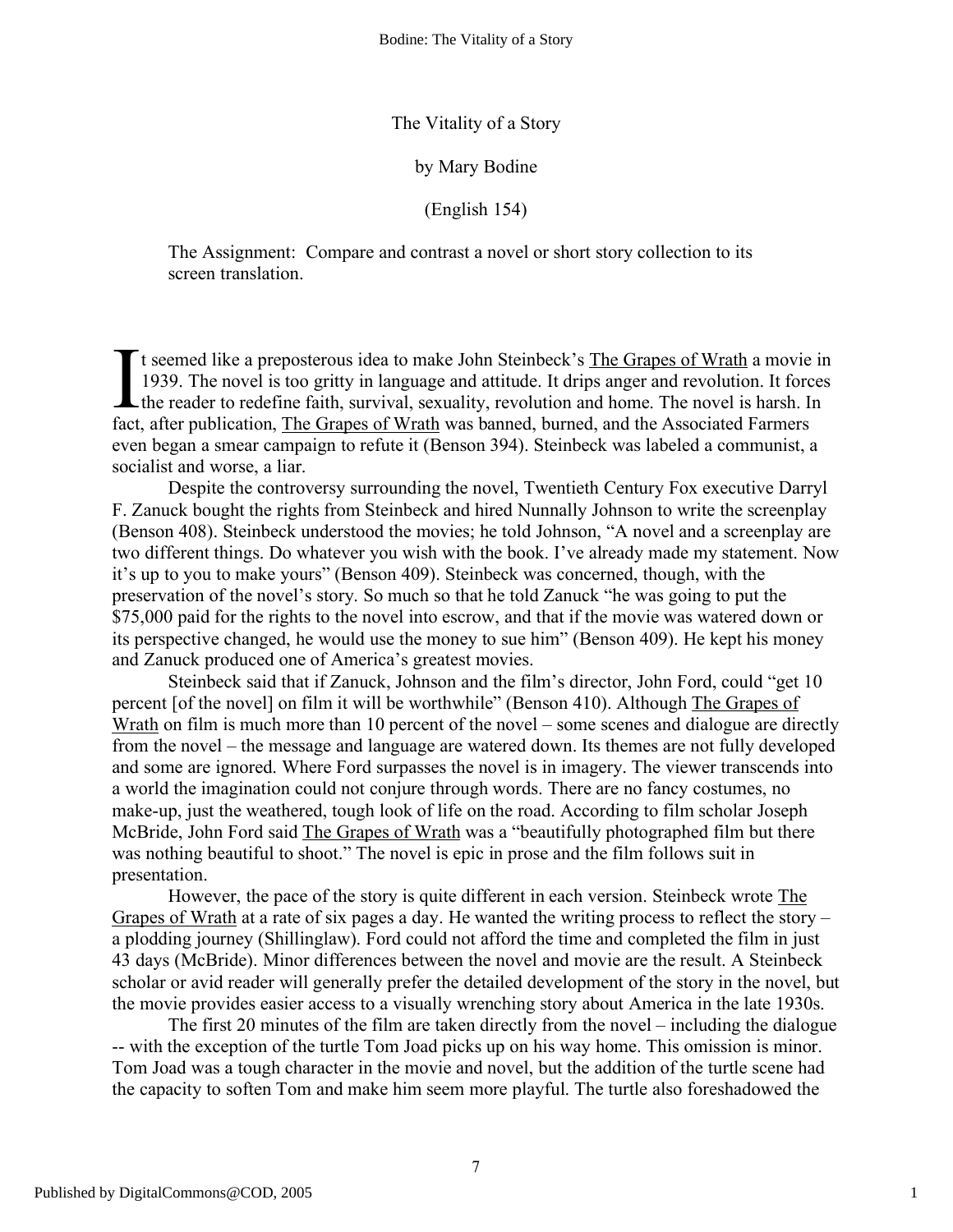direction of the novel. When Tom discovers his family is gone he decides he isn't going to carry the turtle around with him for his younger siblings. After he lets it go, he tells Jim Casy, the former preacher, "They're always goin' someplace. They always seem to want to get there" (Steinbeck 44). The Joads would soon be trying to "get there," to work, to home, to security.

The Joad family reunites with Tom near the end of the first act. The introductions are different than the novel. First, each member of the family is introduced to the reader through stories John tells to the truck driver, Casy or Muley Graves (Shillinglaw). Pa Joad also surprises Ma with Tom's return in the novel, but, in the movie, Ma greets Tom first. Johnson may have made this change to establish the bond between mother and son. Steinbeck, on the other hand, wanted to establish Ma Joad as the family's touchstone instead: "… since old Tom and the children could not know hurt or fear unless she acknowledged hurt and fear, she had practiced denying them in herself" (74). Ma Joad was a powerful figure in the movie, but much more so in the novel. One of the main themes in the novel is how women and men deal with change, with women being more adaptable. The novel is also quite a bit more humorous when the family reunites than is the movie, with Grandpa buttoning his underwear to his shirt and fumbling to button his pants. The viewer also misses the preparation of side meat and the selling of household goods for the journey, but does not miss the crucial moment when Ma Joad thumbs through her box of collectables and lovingly tosses her memories into the fire. As pointed out by John Steinbeck scholar Susan Shillinglaw, a commentator for the movie The Grapes of Wrath, the song "Red River Valley" plays softly in this scene. This delicate touch by Ford could indicate the memories of what was the lush land of Oklahoma or the anticipation of the rich California valleys. The addition of music in this scene lends it more weight than was given in the novel.

After the family loads up all of their belongings and hits the road, Steinbeck gives the reader an understanding of the migration west in his subchapters. Each subchapter in the novel is a general story about experiences of all migrants, not just the Joads. They are descriptions of people and situations happening all over the Dust Bowl and in California. Steinbeck tells his readers, "66 is the path of people in flight, refuges from dust and shrinking land (118)… The people in flight from the terror behind – strange things happen to them, some bitterly cruel and some so beautiful that the faith is refired forever" (122). Ford captured the flight of "refuges" down Route 66 through images of the Joad's jalopy plodding along on the great highway cutting through the mountains and desert. He provides numerous long shots of the journey that give the audience the same perspective Steinbeck voices in the novel – people in flight. The subchapters in the novel could have presented a problem for the adaptation, but they are beautifully captured as an experience by the Joads or Muley Graves, or through visual presentation like shots of the wind blowing through a now vacant house. The subchapters added a tremendous amount of depth to the film.

Several elements of the novel are left out of the film that may or may not have changed the story. One element of the film that should have been left out was the character Noah, Tom's older brother. Noah makes two appearances in the film: once to greet Tom and then to bathe in the Colorado River with the family. He disappears in the film and novel. In the novel, Noah tells Tom that he can't leave the river and simply walks down the bank of the Colorado. In the film, Ford completely disregards the character and never accounts for Noah's disappearance. It is odd and unsettling, but perhaps a homage to Steinbeck's own disregard for the character. According to Shillinglaw, Steinbeck forgot about Noah as he was writing and had to suddenly write him out of the novel. Perhaps Ford or Johnson also forgot about Noah. For Steinbeck and Ford, Noah was an unnecessary character and added nothing to either story.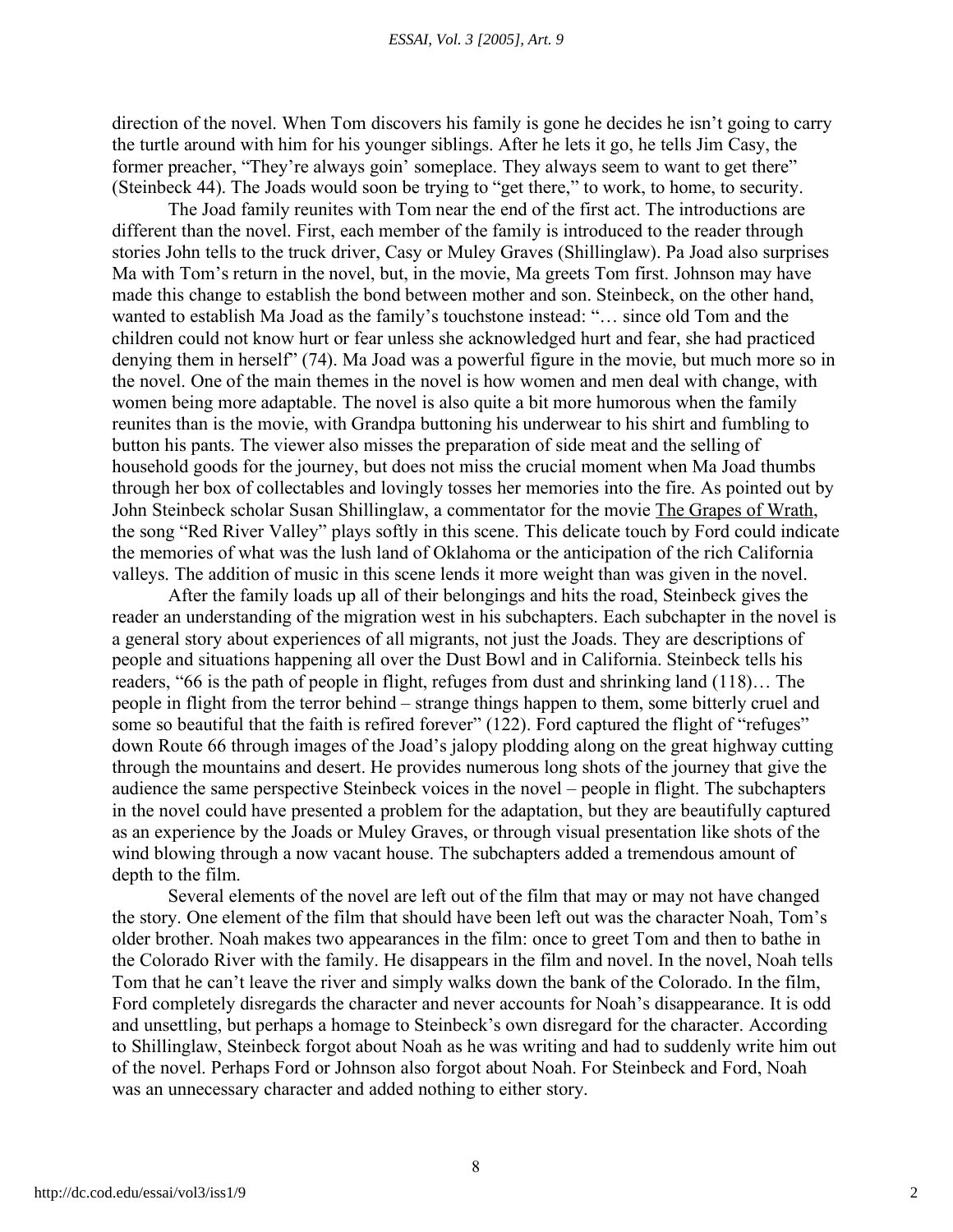The movie begins to make a major departure from the novel when the major action is reversed. In the novel, the Joad family goes first to the Weedpatch government camp and then must leave to find work. It is at that time the family ends up on the peach farm, Hooper Ranch, and Tom kills an officer and must go into hiding. He is brutally beaten in the novel – his nose broken, and his eye is swollen shut. The family immediately leaves the camp, and finds good work on a cotton field. While they live in half a boxcar and work as cotton pickers, Tom hides out in the brush. In the film version, the family goes first to the peach farm, now called Keene Ranch, and Tom sustains only mild injuries after killing the officer. The family still immediately leaves the ranch, but, instead, goes to the government camp. Tom lives with his family in the government camp until the police suspect he is there.

The reversal of action helped make the movie more palatable to a general audience, because one of the major themes in the novel is revolution or the strength of two men over one. Because The Grapes of Wrath was a movie of its time, it reflected real issues in the country. Zanuck and Ford, perhaps, did not want to force the message of revolution as Steinbeck had in the novel. In an interview for the San Jose Mercury, Steinbeck said, "Their [labor migrants] coming here now is going to change things almost as much as did the coming of the first American settlers ... These people have that same vitality ... and they know just what they want" (Benson 387).

Steinbeck makes several arguments in the novel for revolution, for the poor to get together and fight oppression and exploitation, most notably in Chapter 14:

> Keep these two squatting men apart; make them hate, fear, suspect each other. Here is the anlage of the thing you fear. This is the zygote. For here 'I lost my land' is changed; a cell is split and from its splitting grows the thing you hate – 'We lost our land.' The danger is here, for two men are not as lonely and perplexed as one. (151)

In the film, revolution or the power of two is more of an undertone. It is not ignored completely, but is treated with less anger. It is directly spoken about by Casy before he is killed and by Tom as he leaves the government camp in what is arguably the most famous dialogue in the book and movie, "… Wherever they's a fight so hungry people can eat, I'll be there. Wherever they's a cop beatin' up a guy, I'll be there …" (419).

A theme of the novel that is as fully developed in the film as in the book is faith and the capacity of people to help each other. Jim Casy was a crucial character in both versions, and not a line of dialogue from Casy (except for at the Joad family introduction) was left out of the film. Jim Casy, J.C., was the Jesus Christ of the movie (Shillinglaw). He, too, went out to find himself, to find God. He, too, sacrificed himself, but for Tom. His faith, though, was in the human spirit and that is the gift he gave to Tom. Tom learns from Casy in the film and novel that "he didn' have no soul that was his'n. Says he foun' he jus' got a little piece of a great big soul. Says a wilderness ain't no good, 'cause his little piece of a soul wasn't no good 'less it was with the rest, an' was whole … a fella ain't no good alone" (418).

Although most of the novel's rich dialogue was used in the film, the different endings give the viewer vastly different perspectives. Steinbeck ends his novel with the family drowning, literally and figuratively. Rose of Sharon's child is stillborn and the family seeks shelter from torrential downpour in a barn. There they meet a father and son. The father is starving and Rose